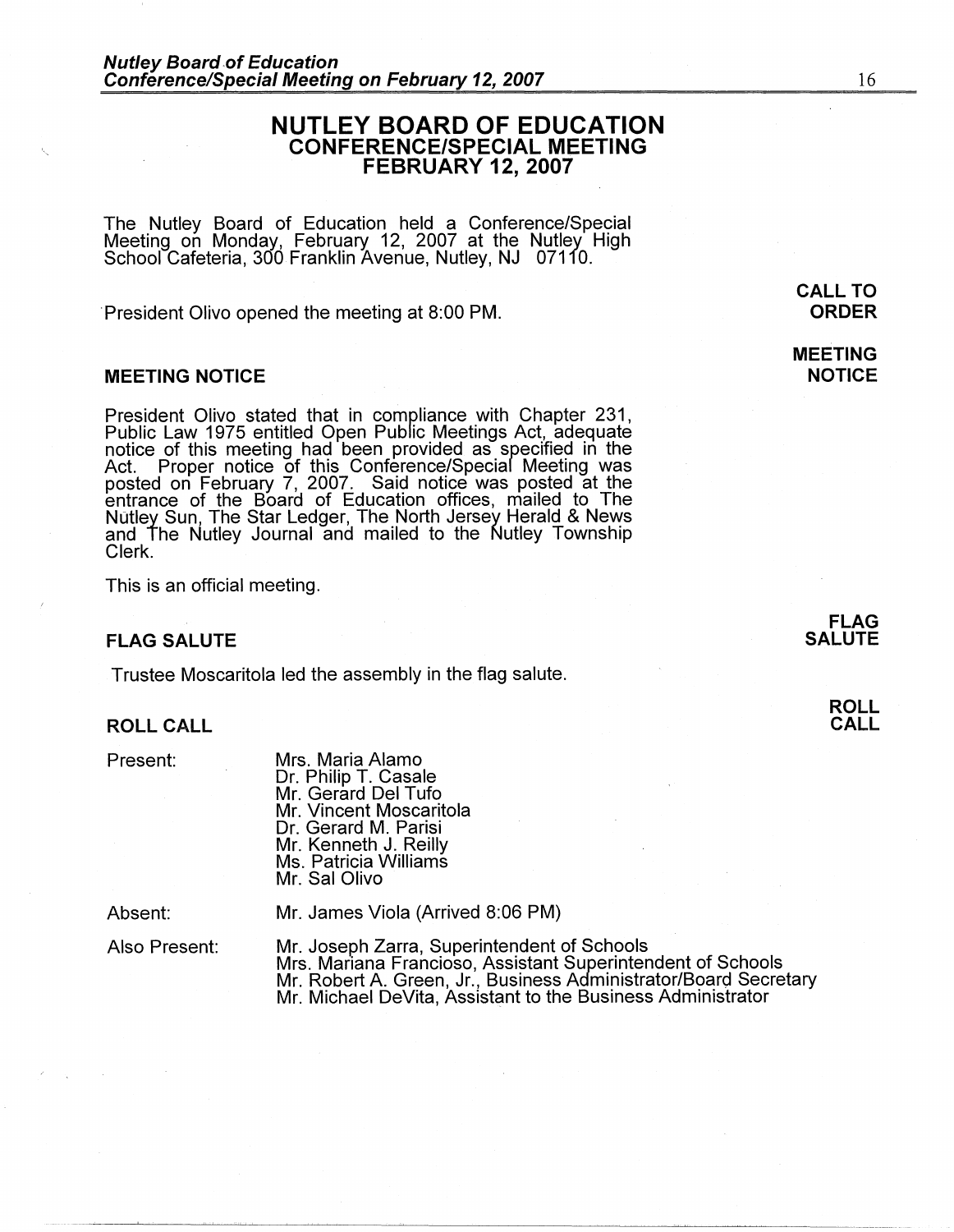# **SUPERINTENDENT'S REPORT**

Mr. Zarra spoke about the following items:

-1/2 Day off Election Day for School Year 2007-08 -Field Trips -Madrigal Feast -Science Fair

Trustee Viola entered at 8:06 PM.

Mrs. Francioso spoke about the School Report Card and provided details on the many categories.

Time was allowed for questions and comments from Board members concerning the School Report Card.

Trustee Alamo announced a seminar she will be attending along with Mrs. Francioso and Ms. Williams on Saturday, March 31, 2007 sponsored by the New Jersey School Boards<br>Association.

# **BOARD SECRETARY'S REPORT**

Board Secretary Green reported on the many grants the district has applied for through the newly contracted grant writer. He also provided information on the approval of the band uniform bids.

### **COMMITTEE REPORTS**

Trustee Casale - Finance/Budget<br>Trustee Del Tufo - Facilities/Construction<br>Trustee Reilly - Policy Trustee Reilly

Mr. DeVita provided an update on the defibrillators district wide.

A discussion ensued on the dress code policy.

Mr. Green volunteered to obtain policies from other districts concerning the dress code policy.

Trustee Moscaritola asked for correspondence from our attorney on the Dress Code Policy.

#### **OTHER ITEMS OF CONCERN**

President Olivo addressed the subject of Board Meeting Procedures.

A Discussion ensued on the subject.

**COMMITTEE REPORTS** 

**BOARD** 

**REPORT** 

**SECRETARY'S** 

/

17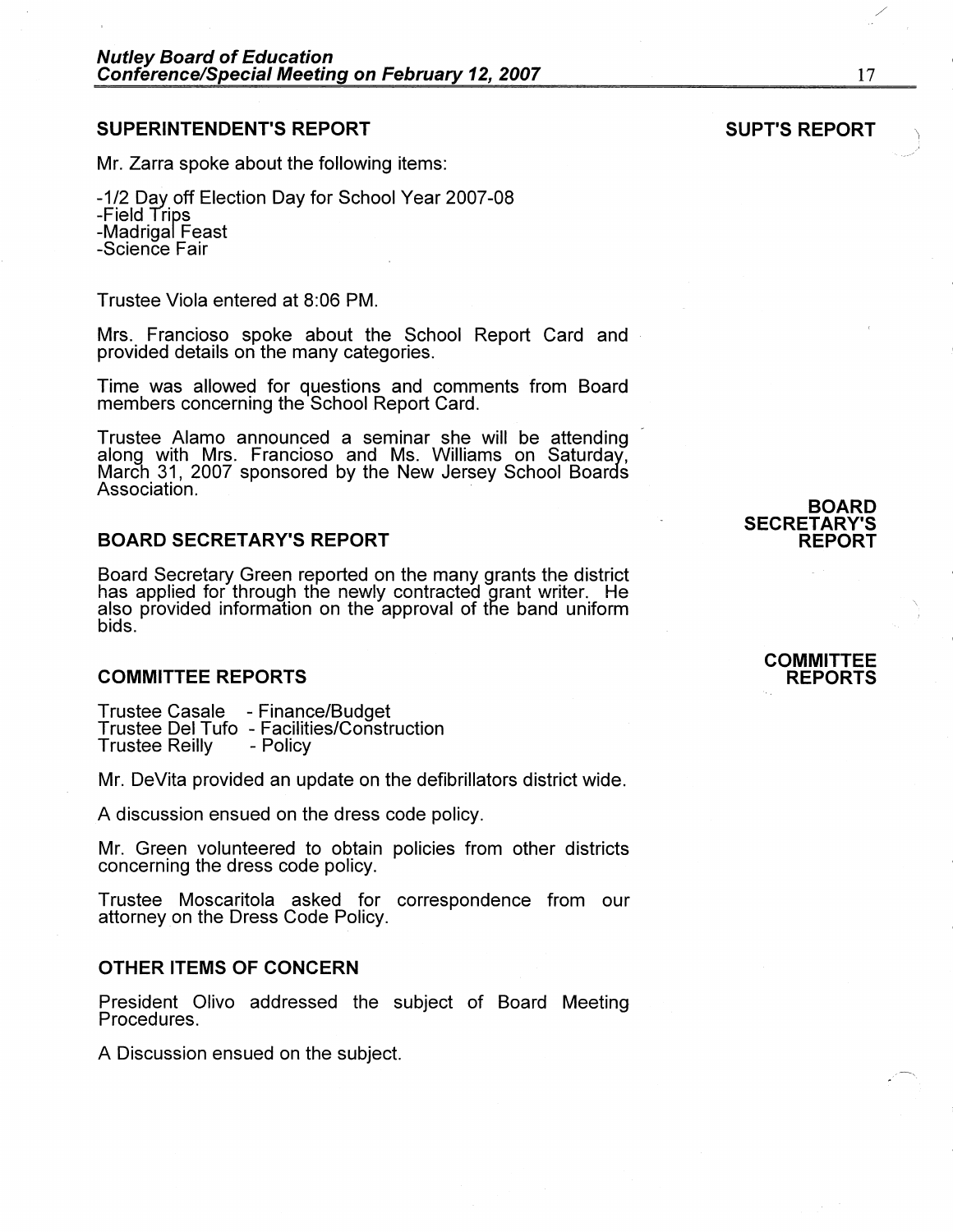Trustee Viola exited at 9: 14 PM.

Trustee Viola returned at 9:22 PM.

### **HEARING OF CITIZENS (Resolutions Only)**

Time was allowed for comments and questions from the Board and Public. .

### **RESOLUTIONS:**

#### 1. **CHANGE IN TRAINING LEVEL**

· Trustee Parisi moved, and Trustee Moscaritola seconded, the following resolution. Upon being put to a roll call vote the resolution was approved.

BE IT RESOLVED that the Board of Education approves the following employee to be advanced to the proper level of the salary guide in accordance with Board of Education regulations, said teacher having completed the necessary college courses to qualify for such advancement, to be effective February 1, 2007.

| To M.A.                   | <b>Step</b> | Salary   |
|---------------------------|-------------|----------|
| <b>Elizabeth Stoffers</b> | 10          | \$51,000 |

#### 2. **BIDS FOR BAND UNIFORMS**

Trustee Casale moved, and Trustee Parisi seconded, the following resolution. Upon being put to a roll call vote the resolution was approved.

WHEREAS, bids for the purchase of band uniforms were advertised on Wednesday, January 17, 2007 and

WHEREAS, sealed bids were publicly opened and read aloud on February 8, 2007 at 10:00 am in the Nutley Board Office located at 375 Bloomfield Avenue, Nutley, NJ by the Business Administrator/Board Secretary and ·

WHEREAS, the following bid was received in the following amount:

DeMoulin Bros. & Co. Greenville, IL \$30,057.16

and

WHEREAS, the bid of DeMoulin Bros. & Co. is the low bidder and the bid appears to meet all specifications,

#### **HEARING OF CITIZENS**